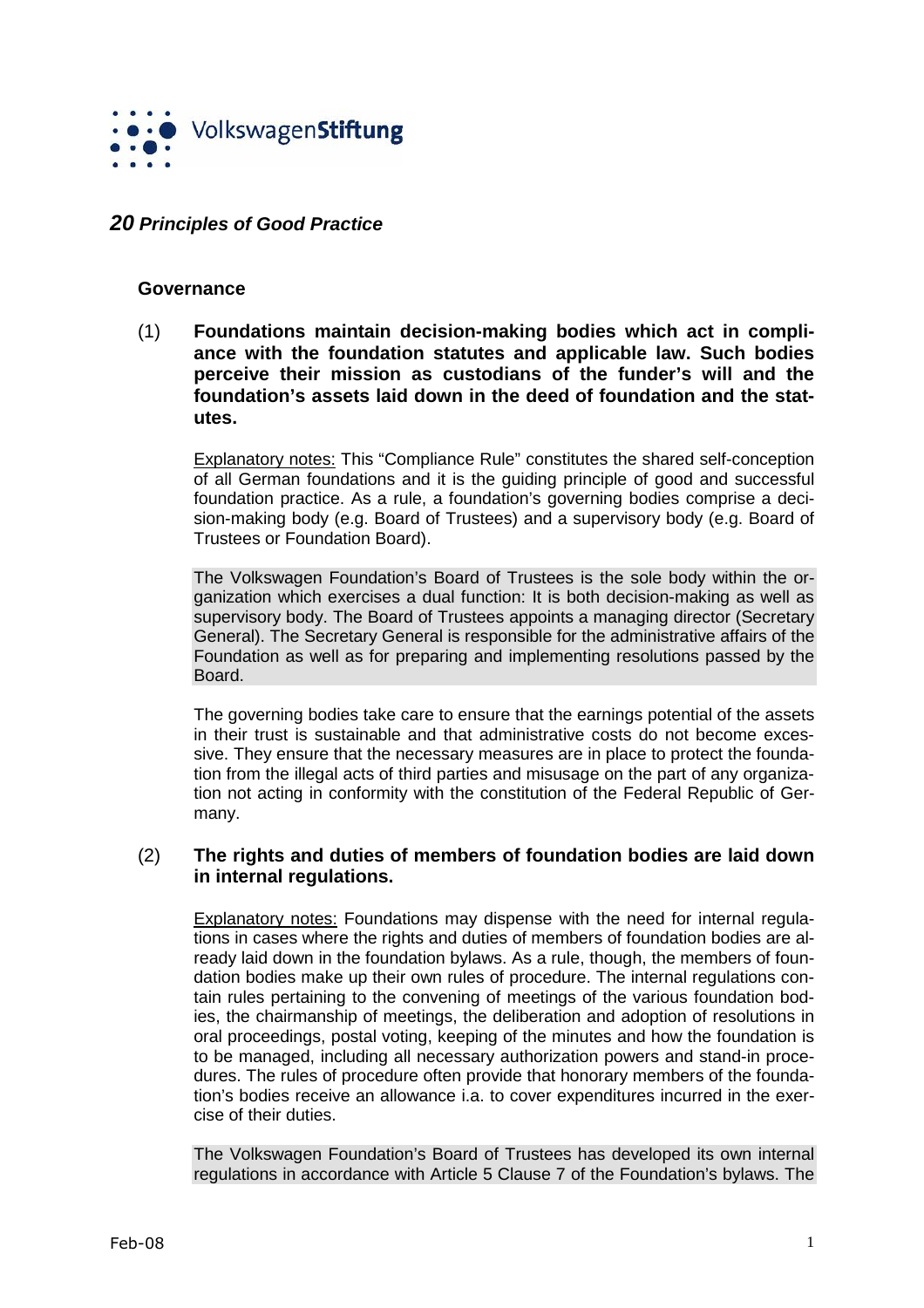Board of Trustees' internal regulations, last amended 21 November 1997 can be accessed.

# (3) **The internal regulations prescribe the procedure for the adoption of resolutions by the foundation bodies, both in oral proceedings as well as in postal voting.**

Explanatory notes: Some foundations have rules of procedure governing the adoption of resolutions laid down in their bylaws.

Most foundations provide for notational voting on resolutions to augment attendance at meetings of their decision-making bodies, which as a rule take place three times a year (cf. Item 6). Notational voting using written circulations enables decisions which are necessary for the management of the foundation and pursuit of the foundation objectives to be reached whenever needed throughout the whole year. As a rule, a quorum is given when two-thirds of the members are present: likewise, a resolution is deemed to be adopted on the basis of two-thirds of the votes given being in favor of the motion proposed. In some cases decisions may be reached on the basis of straightforward majority voting.

Resolutions may be adopted by the Volkswagen Foundation's Board of Trustees by way of notational voting when at least 10 of the 14 members of the Board of Trustees – including the Chairperson or his/her deputy – participate in the voting.

# (4) **Members of foundation bodies are not permitted to vote on resolutions or be involved in deliberations if they may be considered to be materially prejudiced due to their business, financial or personal relations with an intended recipient of funds or group of recipients.**

Explanatory notes: Members of foundation bodies are to give notification of potential conflicts of interest and personal entwinement whenever they occur and prior to voting on resolutions. They are expected to arrange their activities in such a way that conflicts of interest are as far as possible ruled out. It is expedient to maintain a register of their membership of other bodies and participatory interests in enterprises in order that possible conflicts of interest may become readily apparent to their fellow members. How to deal with such conflicts of interest when they occur is subject to further internal provisions. In addition to members of foundation bodies, as a rule these provisions apply also to the administrative staff, as well as to members of juries and advisors to the foundation.

Members of the Board of Trustees of the Volkswagen Foundation refrain from submitting proposals in cases where adoption of the proposal may be beneficial to either the trustees themselves or their own research group. In the event that a research institution to which a trustee belongs submits an application for funding, the trustee concerned is excluded from the entire procedure. The trustee concerned is neither privy to documents concerning the proposal, nor to information. The trustee participates neither in deliberation of the application in question, nor in the subsequent voting.

(5) **The appointment procedure for members of foundation bodies is standardized and subject to written rules. The trustor may make provision in the deed of foundation for their own permanent membership of foundation bodies: this may also apply to close relatives. For persons other than those so named, the foundation rules of business**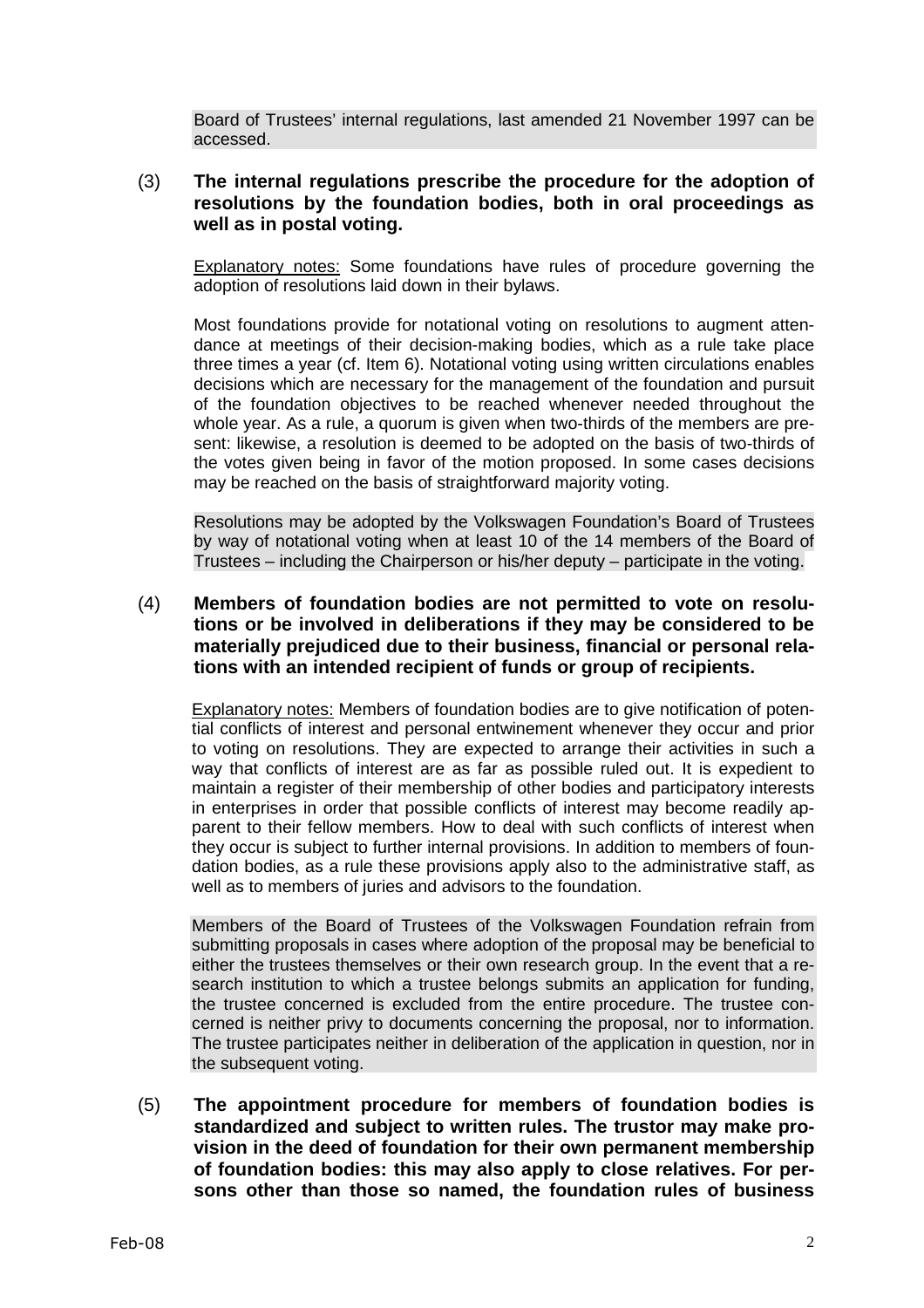**foresee membership of foundation bodies to be for a period of up to ten years, provided this is deemed reasonable and adequate with respect to the pursuit of the foundation's objectives.**

Explanatory notes: As a rule the foundation bylaws contain all necessary references to the appointments procedure. Nevertheless, the foundation rules of operation or the internal regulations pertaining to the various foundation bodies may also contain references to appointment procedures. These may include stipulation of the number of persons making up the body, responsibility for the appointments procedure, period of office, possibilities for extending periods of office and the procedure for electing the chairperson or president. Some foundations have in addition attached conditions calling for retirement of members of foundation bodies upon reaching a certain age. In most cases this applies upon reaching the age of 70. It is also considered expedient to provide for a staggered renewal of memberships.

Private trustors often make provision for permanent membership for a relative or relatives. Such provisions may not always be advisable, for as a rule foundations are created to last forever, and at the time of their creation it is impossible to determine whether the family representative will in future always be sufficiently competent, in agreement with the foundation objectives, or true to the family tradition. Likewise, representation on the part of a lawyer, solicitor or other trustee should be subject to a thorough examination of their professional competence in foundation affairs, their expertise with regard to pursuit of the foundation objectives, as well as their genuine involvement with the foundation objectives.

The appointment procedure for members of the Board of Trustees of the Volkswagen Foundation is regulated in Article 5 of the Foundation's bylaws. Article 5 Clause 3 limits a trustee's period of office to five years. Subsequent reappointment is possible for one further term only.

### (6) **Members of foundation bodies meet at least twice a year.**

Explanatory notes: This guiding principle is to be regarded as a minimum requirement. The large German foundations convene meetings of their decisionmaking bodies with a frequency of between once a week (management) and twice a year.

As a rule most bodies convene three times each year.

The Board of Trustees of the Volkswagen Foundation convenes three times a year. As a rule, meetings of the Board of Trustees are in March, June and November.

(7) **In the event that a member's ill health results in a long-term impairment of their ability to carry out their duties, or that collisions of interest accumulate, or that serious deficits become apparent in the way they execute their duties, talks are held with a view to premature termination of their membership.**

Explanatory notes: The focus here is on ensuring the capacity to act of the foundation body in question as well as ensuring the existence of a quorum in voting processes. This is of particular relevance in the case of decision-making bodies whose members act for the foundation in a voluntary capacity and whose meetings are convened with long periods in between. Talks with a view to premature termination of membership should be instigated when, for example, a member is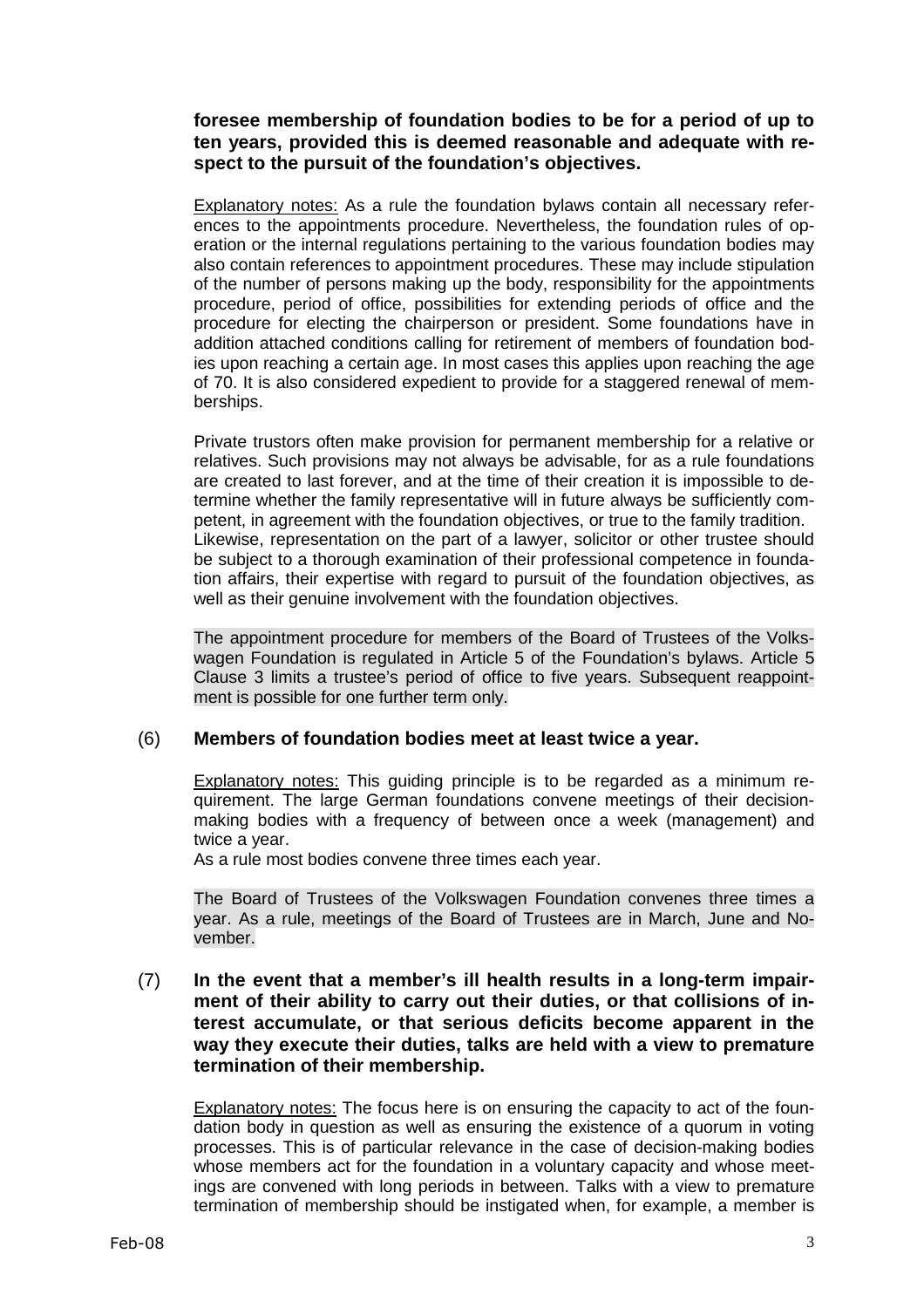absent from meetings on three recurrent occasions. Ideally, it is the member himself/herself who should raise the question of premature termination of their membership under such circumstances.

# (8) **Emoluments paid to members of foundation bodies and members of the management are disclosed in summary in the notes appended to the balance sheet.**

Explanatory notes: The term 'emoluments' includes the gross remunerations as well as all benefits in kind.

Foundation practice with regard to regulating the emoluments accruing to the members of foundation bodies as well as to members of the foundation management who are not involved in any one particular body is twofold. The persons concerned are either full-time employees or acting in an honorary capacity. In the first case they receive a salary; in the second case they receive an allowance. Notwithstanding, the guiding principle of disclosure of emoluments applies equally to the representation allowances paid to persons acting in an honorary capacity as well as to full-time employees. In the event that the persons acting for the foundation are both full-time employees as well as persons acting in an honorary capacity their emoluments are reported separately.

This does not apply to other members of foundation bodies who are solely acting for the foundation in an advisory capacity, such as referees, assessors, consultants, experts etc.

The relationship between the total emoluments accruing to the management and to all other members of foundation bodies must be reasonably proportionate to their duties, to the assets position of the foundation and to the financial results, as well as to the amount of their own individual liability.

The members of the Board of Trustees of the Volkswagen Foundation receive an allowance for their honorary work. Members of the Foundation's management are full-time employees and are paid a salary. All such amounts are contained in summary in the annual report 2007.

### **Achievement of foundation objectives**

# (9) **Foundation resources are used solely in pursuit of the objectives laid down in the foundation bylaws.**

Explanatory notes: This guiding principle not only applies to the generally accepted self-conception of foundations in Germany, but to all foundations represented in the European Foundation Center. The term 'foundation resources' is taken to include not only a foundation's financial resources, but also their human resources and technical capacities, which are also basically and essentially to be deployed in pursuit of the foundation objectives.

# (10) **The foundation aims and main fields of activity are transparent for the public at large.**

Explanatory notes: Funding foundations engage in public relations to inform the public at large about the main focus of their activities and the orientation of their funding programs. The allocation practice of funding foundations is regulated by generally applicable guidelines or funding criteria. These can be accessed on the foundation homepage.

Operative foundations have declared aims and develop their projects on the basis of these aims. They inform the public at large about their aims via suitable public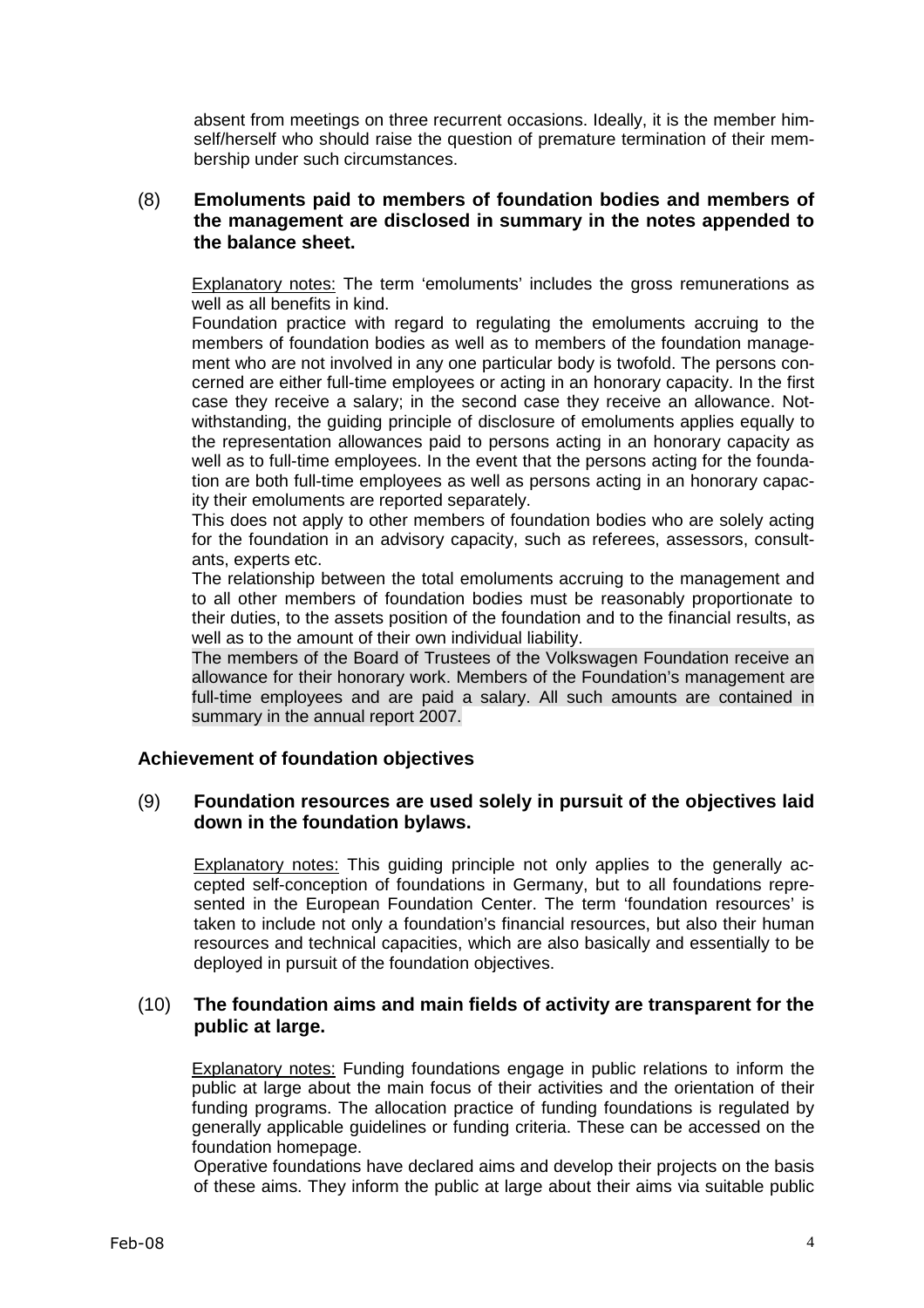relations activities. Internal rules regulate both the form of contract as well as allocation practice, so as to ensure the equal treatment of potential project partners.

The Volkswagen Foundation provides the public at large with comprehensive information especially by means of the Foundation's website. This contains details of the Foundation's current funding initiatives. Information sheets for applicants together with checklists provide details of how to apply for funding within individual programs. The website also contains details of the Foundation's funding principles and guidelines. In addition, anyone can ask for the Annual Report of the Volkswagen Foundation to be sent to them.

# (11) **Monitoring and evaluation to ensure the best possible achievement of foundation objectives.**

Explanatory notes: Monitoring is generally taken to mean that the foundation accompanies projects whose implementation is in the hands of a third party. Project accompaniment may include: a visit to the project team on site, connected with a presentation of intermediate results; telephonic consultation or the perusal of progress reports. The aim of monitoring is to support and optimize the course of the project concerned.

On the other hand, evaluation as a rule entails a considerably more comprehensive scope, whereby the focus is on the overall impact of individual instruments of foundation activity. Thus, an evaluation procedure looks into the aims pursued by the instrument in question and the level to which these have been achieved. An objective evaluation calls for the involvement of an external panel of experts. The aim of such an evaluation is to determine any weak points in implementation of the particular instrument of foundation policy and, if necessary, to take appropriate steps towards a change in orientation (midterm evaluation), or from the experience gained from a project to draw conclusions and consequences to attain a more optimal result from the instrument in future (ex-post evaluation).

The monitoring of projects funded by the Volkswagen Foundation has always been a principle task of the employed as programme managers by the Foundation in the various fields of funding.

Besides the evaluation of individual projects, especially in connection with an extension of funding, the evaluation of entire funding initiatives was introduced in 2006. The evaluation of funding initiatives is carried out by external panels of experts. They are supported by a special member of staff working in cooperation with the Foundation experts in the various fields of funding.

# (12) **Periodical reporting on the foundation activities is established.**

Explanatory notes: Normally, a foundation publishes an annual report containing information on the foundation activities, the projects funded or its operative engagement over the past year. The annual report also contains details of the foundation's administrative structure, the composition of the foundation bodies, and notes on important financial aspects and the foundation's assets. As a rule the annual report is published in print form and ideally it can be accessed on the foundation's website as well.

Although it does not constitute a legal requirement, the annual report, which is designated for the broader public at large, as a rule also fulfils the local [*landes*gesetzlich] legal requirements with regard to the foundation and tax authorities: This is because the annual report serves mainly to provide the public at large with information on the activities of the foundation, which could also be achieved via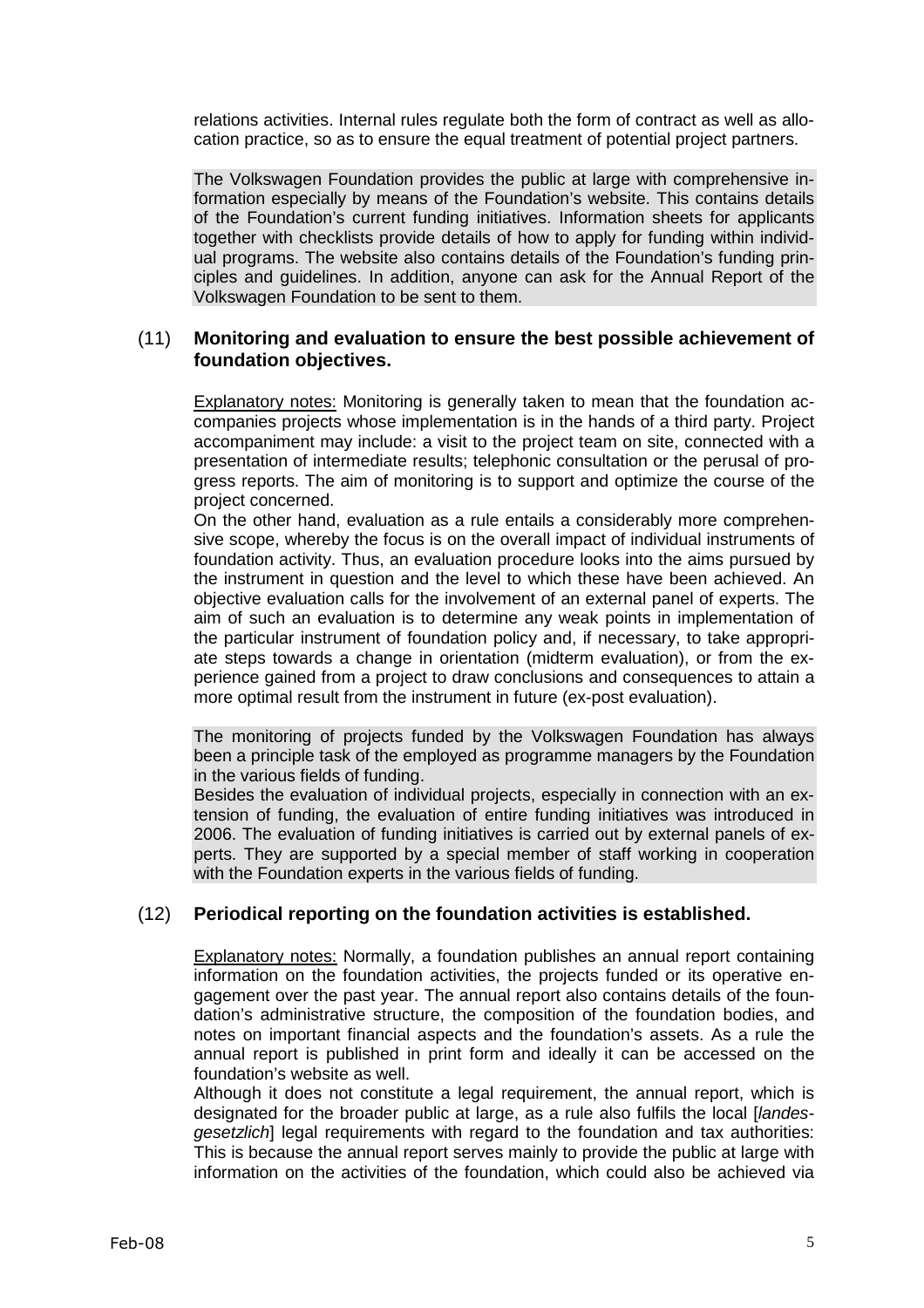the distribution of updates in the form of brochures or similar public relations media.

Large foundations publish annual reports as a matter of course. In other cases, periodical reporting every two or three years is considered to be adequate.

The Volkswagen Foundation provides information on its aims and areas of activity by means of issuing an annual report and the brochure entitled "*Impulse für die* Wissenschaft", which also appears once a year. In addition to this, a number of special publications appear dealing with the Foundation's activities as and when necessary. The homepage on the Foundation's website includes a possibility to subscribe to the Foundation's electronic newsletter.

### **Financial management and accounting**

### (13) **The allocation of funds and administrative expenditure ensues on the basis of budgetary planning.**

Explanatory notes: The budgetary plan for each following year is adopted by the supervisory body (as a rule in fall). The budget plan contains the expected income and expenditure.

The Volkswagen Foundation's budgetary plan for each coming year is adopted by the Board of Trustees at their fall meeting.

# (14) **All financial transactions are subject to dual control as well as reporting procedures. Financial controlling is implemented to ensure that the financial objectives are achieved; this applies in particular to the investment of foundation assets.**

Explanatory notes: The term 'financial transaction' is used in a broad sense. Besides the routine transfer of payments it is taken to include all asset-relevant contracts; for instance purchase contracts, contracts for work or services, and employment contracts. Only trifling amounts are not subject to the process of dual control. Here the corresponding amounts are proportionate to the assets held by the foundation. Individual authorizations determine which persons are empowered to act with regard to any asset-relevant transaction of business. Procedures involving dual signatures ensure due diligence and the avoidance of malpractice and misusage.

Financial controlling supports the successful pursuit of financial aims. Financial controlling periodically provides the foundation bodies with information on the actual liquidity situation, deviations from financial planning, and the current state of capital commitment.

Each month the Finance and Accounting Department of the Volkswagen Foundation submit a financial report to the Foundation management. This includes updated key data with regard to the balance sheet, income statement/budgetary plan, development of the securities portfolio and securities transactions, funding statistics, disposable amounts for funding resulting from the (estimated) annual income, as well as funding plans. Likewise on a monthly basis, the Asset Management Department submits a report on the actual development of asset values in the areas of shareholdings, interest rate instruments, real estate and alternative investments.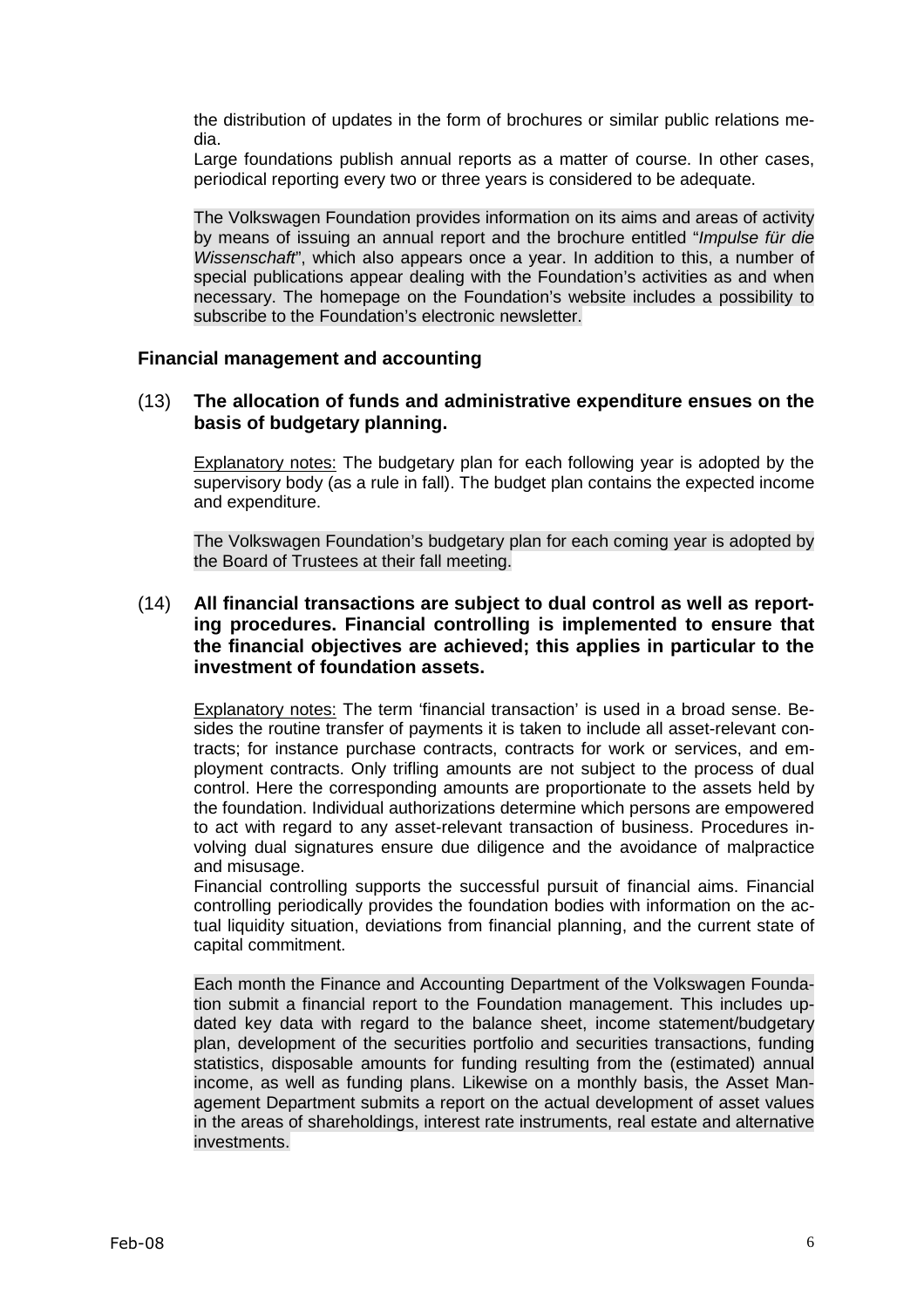# (15) **Internal audits ensure that funds are properly appropriated. There is only one exception: donations backed by appropriate donation receipts.**

Explanatory notes: The correct appropriation of funds by persons in charge of implementing projects, who are usually not in a direct employment relationship with the foundation, is ensured by internal audits. A report on the expenditure of funds can be submitted prior to an audit. This is to be completed by the recipient of the funds in question. It comprises a list containing expenditures on personnel and non-personnel items in connection with the project over the funding period. The foundation reserves the right to demand the presentation of receipts from the recipient of funds and to make random checks on site. Foundation funds proven to be expended outside the context of their allocation must be returned. The internal audit of appropriation of funds does not apply to donations for which the recipient (e.g. a public utility institution) has provided an appropriate receipt. Any allocation in the form of a donation must be proportionate with the size of the foundation and should not be in excess of 20,000 euros.

The proper appropriation of funding allocated by the Volkswagen Foundation is controlled by special audit. These audits are carried out on the basis of accounts submitted by the recipients of funding. A special form is provided to evidence such accounts. The Foundation reserves the right to demand presentation of receipts and to conduct inspections on site.

# (16) **The foundation and financial authorities are provided with an annual report on the fulfillment of the foundation objectives as well as an annual financial statement of accounts.**

Explanatory notes: Nearly all pertinent local [Landesstiftungsgesetze] legislation contains a stipulation that at the end of each financial year the foundation authority is to be provided with an annual financial statement of accounts together with an overview of foundation assets and a report on the fulfillment of foundation objectives. A regulatory gap exists solely in very few of the new German states. The legal period of grace varies depending on the state between four (Berlin) and nine months (North Rhine-Westphalia). As a rule the period is six months.

There is no obligation on the supervisory body to report in cases where due to the legal framework (e.g. a Ltd. foundation) no foundation authority is responsible.

The tax authorities also require an annual statement of accounts as well as a report on the fulfillment of foundation objectives in order to confirm the status as a tax-exempt institution. It is up to the discretion of the authority whether or not to require annual submission of the spezial tax declaration applying to tax-exempt institutions entitled "Erklärung zur Körperschaftssteuer und Gewerbesteuer von Körperschaften, die gemeinnützige, mildtätige oder kirchliche Zwecke verfolgen" (cf. AEAO Nr. 7 zur § 59 AO).

Pursuant to § 11 Abs. 3 of the foundation law of Lower Saxony, the Board of Trustees of the Volkswagen Foundation is to submit to the foundation authority annual statements of account accompanied by an overview of the Foundation's assets and a report on how the Foundation goals have been achieved. The Volkswagen Foundation complies with this legal obligation by means of submitting the complete auditor's report to the appropriate ministry of internal affairs acting in their capacity as the foundation authority. A summarized version of the annual statement of accounts is included in the generally available annual report as well as on the internet.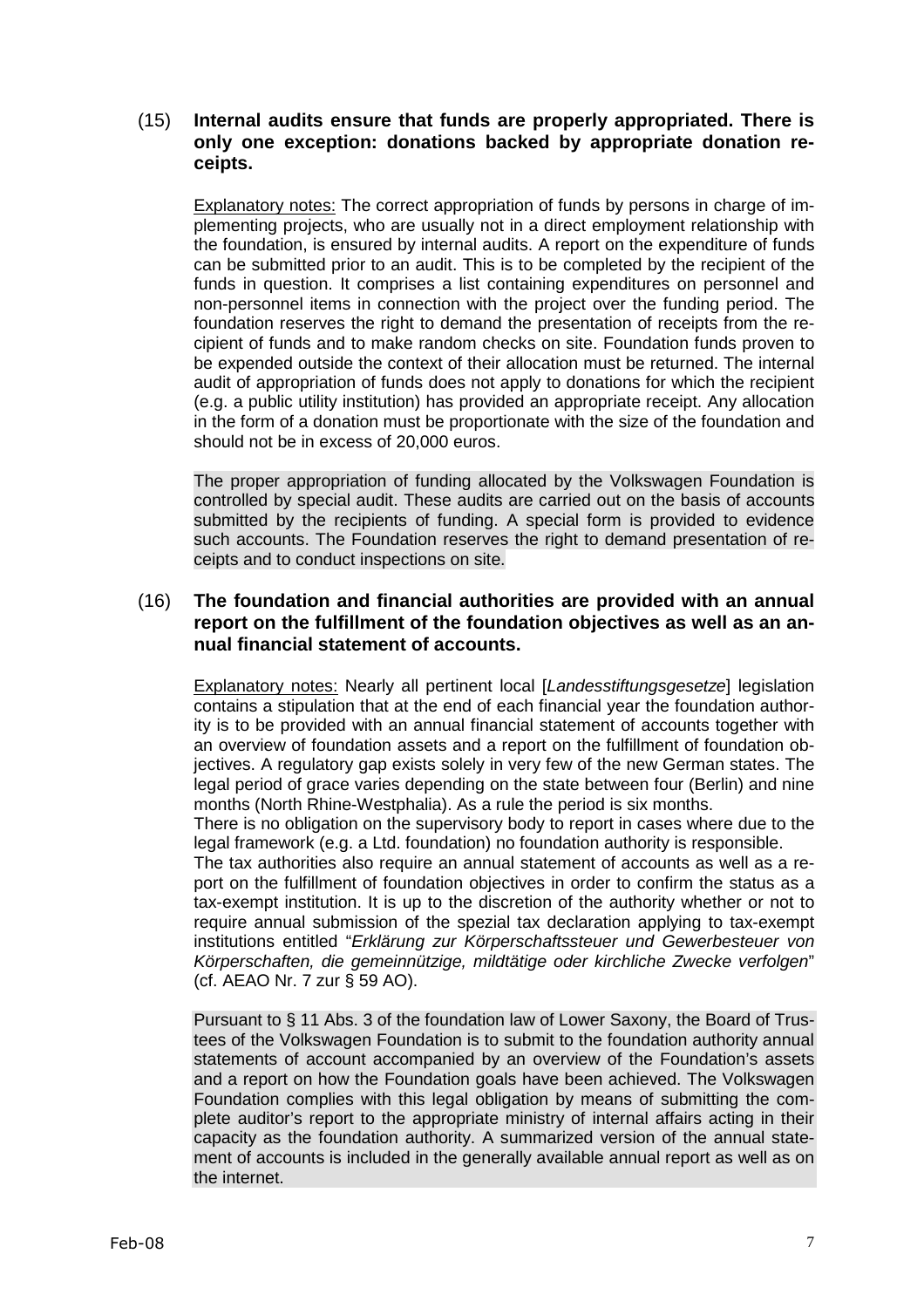Every three years the Foundation submits to the tax authorities the declaration applying to tax-exempt institutions entitled "Erklärung zur Körperschaftssteuer und Gewerbesteuer von Körperschaften, die gemeinnützige, mildtätige oder kirchliche Zwecke verfolgen". A certified auditor's report is submitted to the tax authorities on an annual basis.

# (17) **Rendering of accounts is done on the basis of generally accepted accounting principles. Accounts are audited and certified by an accounting firm.**

Explanatory notes: A few German states have included a legal obligation in their foundation laws for accounts to be rendered on the basis of generally accepted accounting principles. Other state legislations refer to foundation good governance in this respect. But for the most part, for foundations the rendering of accounts and foundation management remains unregulated. Therefore, most foundations orientate to the provisions of  $\S$ § 238 - 263 HGB [German Commercial Code]. This conforms with the minimum requirements for the rendering of accounts as contained in the declaration IDW RS HFA 5 of the Institut der Wirtschaftsprüfer zur Rechnungslegung von Stiftungen [Institute of foundation auditing firms] dd.  $25<sup>th</sup>$  February 2000.

The financial accounts of a foundation are audited and certified by a private auditing firm which is selected and commissioned by the foundation's supervisory body. It is deemed expedient to consider changing the auditing firm every five to eight years.

The Volkswagen Foundation renders accounts in accordance with the generally accepted accounting principles for enterprises pursuant to the German Commercial Code (§§ 238 to 263 HGB). The provisions contained in the German Commercial Code with regard to large joint stock companies are not considered relevant. The annual statement of accounts is supplemented by notes on the financial statements [Ergänzende Angaben zur Jahresrechnung], which do take into account the provisions applying to large joint stock companies. In addition a capital maintenance account is drawn up. The Foundation's bookkeeping, the annual statement of accounts, the supplementary notes on the statement of accounts and the capital maintenance account are checked and certified by a firm of auditors which is chosen and commissioned by the Foundation's Board of Trustees. The choice of auditing firm is changed approximately every ten years.

# (18) **Representatives of the supervisory body adopt the auditor's report together with the responsible member(s) of the management.**

Explanatory notes: The auditor's report is submitted to the foundation in the written form. As a rule this is combined with a meeting between the auditors, representatives of the supervisory body and the management [Abschlussgespräch], at which the foundation representatives are informed of the audit results. At least one member of the supervisory body who is present must be an acknowledged expert in financial and accounting matters. In the event that no such member is available an external expertise must be sought. In addition, the foundation is at liberty to appoint an audit committee pursuant to EU audit guidelines.

The body responsible for adopting the auditor's report checks the adequacy of the audit services, the neutrality of the auditors, and submits proposals for the choice of auditing firm.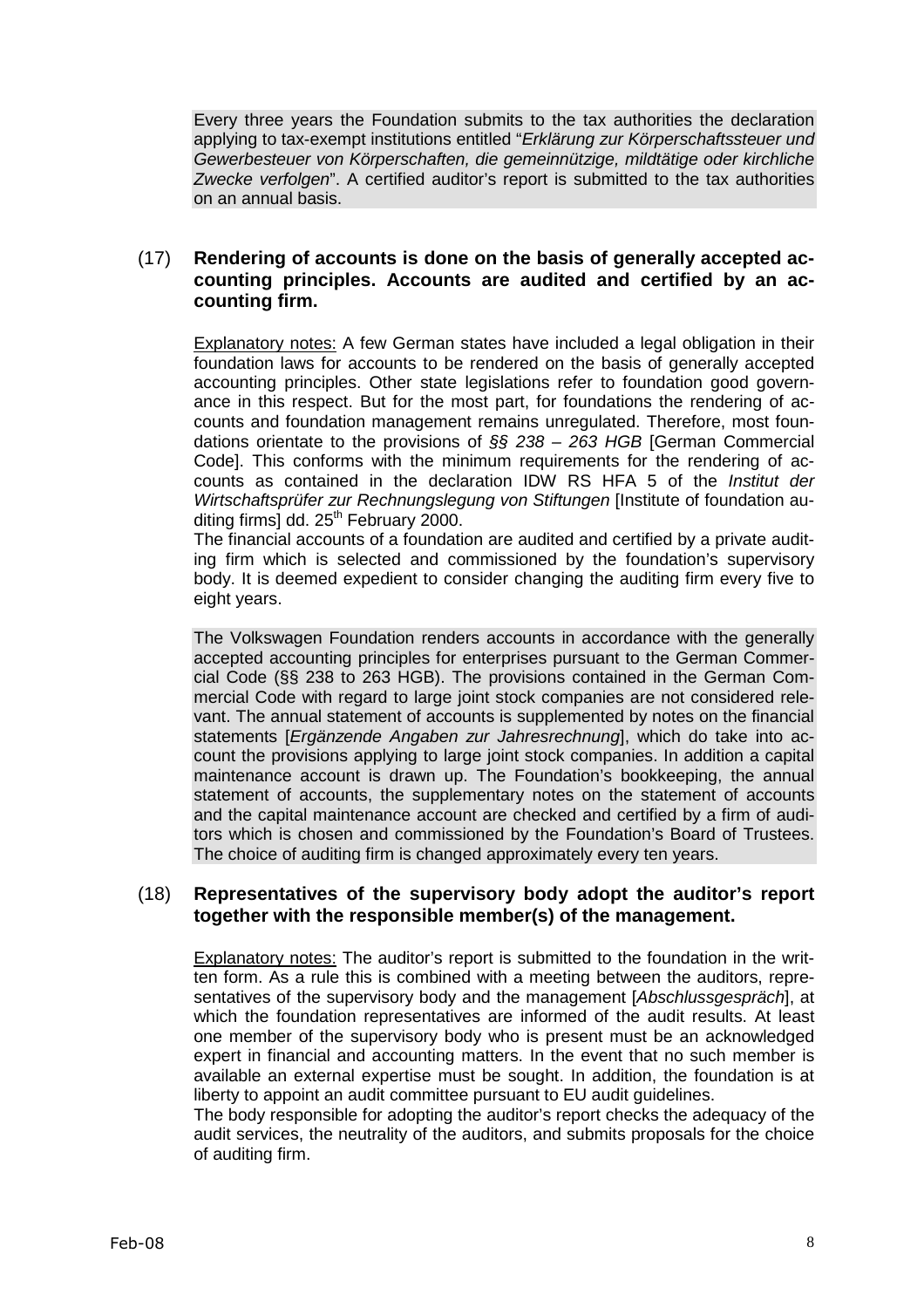The Volkswagen Foundation accepts the auditor's report within the framework of a special meeting with the auditors. In attendance on the part of the Foundation are the Chairperson of the Board of Trustees, the member of the Board of Trustees appointed to the expert panel of advisors on the Foundation's assets and representatives of the management and the administration.

(19) **The investment of liquid foundation assets is in accordance with the principle of risk differentiation. In the event that investment funds are managed by the foundation itself it is usual to appoint an asset management committee or similar body.**

Explanatory notes: The principle of risk differentiation can clearly apply only to the liquid foundation assets. The trustor is at liberty to determine irrevocably the composition of the foundation assets dedicated to foundation investment. For instance, it may be determined that the foundation hold the shares of a named issuer, or participation interests in a particular enterprise. In all other cases diversifying the risk exposure of the investment portfolio mitigates the danger of loss and contributes towards sustainable earnings. As foundations are under obligation to maintain the real value of their assets they tend to invest in assets which hold the promise of an increase in value. The retention quota pursuant to § 58 Nr. 7 AO can thus be reduced in favor of the foundation's funding activities. The investment portfolio may encompass classic forms of investment in property or shares as well as alternative innovative investments in private equities or hedge funds.

A portfolio committee or similar body accompanies the correct choice of investment of the foundation assets. Such advisory bodies may be dispensed with in the event that the trustor or other members of foundation bodies possess the necessary expertise.

The Volkswagen Foundation's portfolio comprises investments made according to the principle of risk diversification. Foundation assets comprise shareholdings, real estate and alternative investments. A panel of experts advises the Secretary General on the Foundation's investment policy and submits recommendations. The expert panel of advisors on the Foundation's assets is convened twice a year.

### (20) **Monetary transactions are transparent.**

Explanatory notes: This principle underscores the accepted practice of German foundations and via creating transparency in monetary transactions takes account of the EU Commission's efforts to prevent misuse of the tertiary sector by terrorist organizations. Foundations take care to ensure that their liquid funds do not flow via dubious channels and as far as possible they avoid the transfer of cash money.

Upon the receipt of funds the onus passes to the recipient, who has to evidence that expenditure is solely in accordance with the provisions laid down by the funding foundation and maintain appropriate accounts. Recipients are screened with regard to their suitability; their selection is always carried out to the best of the foundation's knowledge.

The Volkswagen Foundation transfers funds exclusively to university and nonuniversity research institutions in Germany and abroad. The allocation of funding is subject to a prior examination of the merits of a proposed project. In certain cases the Foundation may require to inspect the bylaws and request information